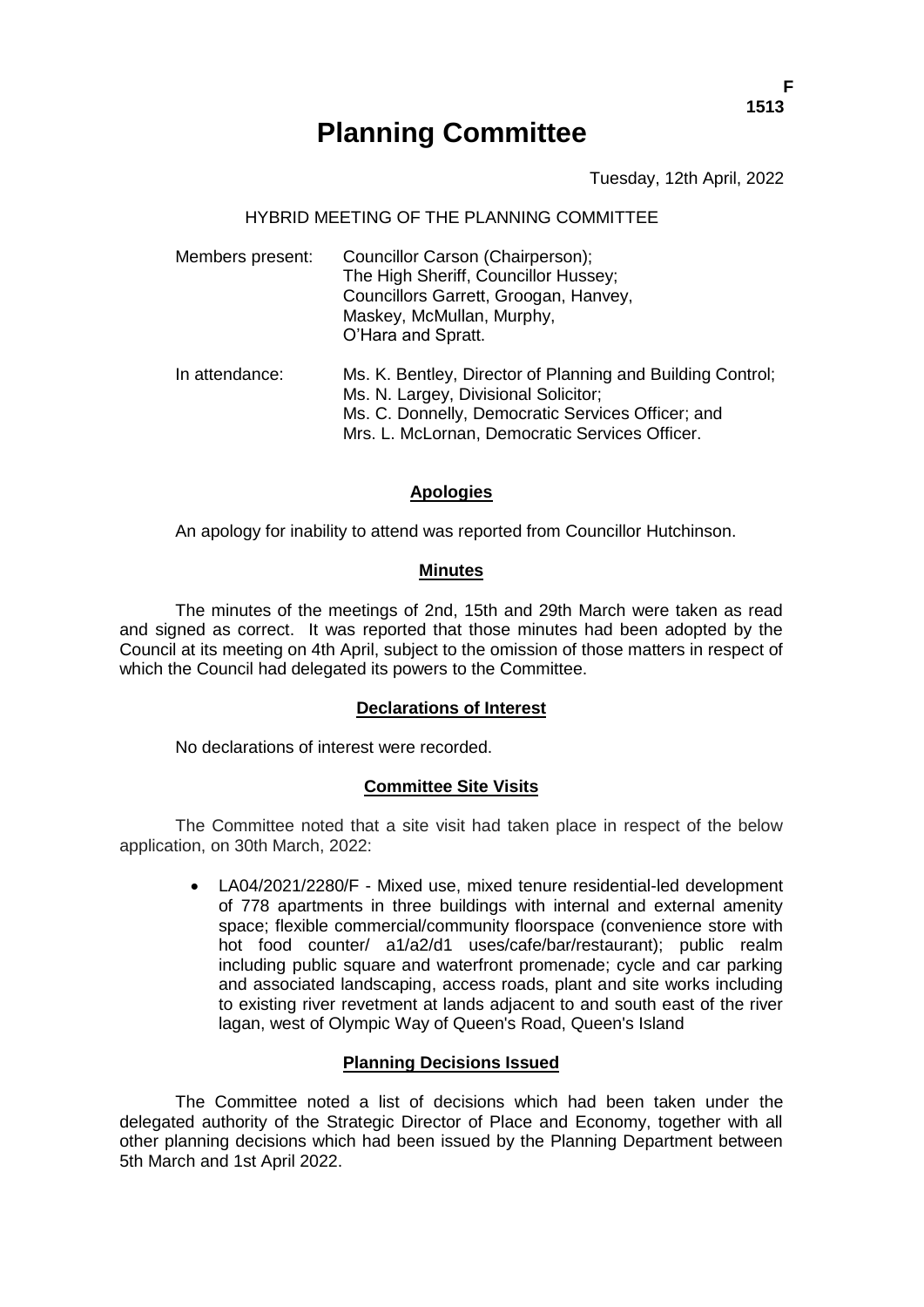# **Planning Appeals Notified**

The Committee noted the receipt of correspondence in respect of a number of planning appeals which had been submitted to the Planning Appeals Commission, together with the outcomes of a range of hearings which had been considered by the Commission.

## **Planning Applications**

## **THE COMMITTEE DEALT WITH THE FOLLOWING ITEMS IN PURSUANCE OF THE POWERS DELEGATED TO IT BY THE COUNCIL UNDER STANDING ORDER 37(e)**

## **Withdrawn Items**

The Committee noted that the following two items had been withdrawn from the agenda by officers:

- LA04/2020/0559/F Renovation and single storey rear extension to dwelling, construction of a new detached garage and new entrance gates and pillars at 24 Malone Park; and
- LA04/2020/0235/F Tyre depot with associated parking, site works and new entrance onto Duncrue Road at 2 Dargan Crescent.

## **(Reconsidered Item) LA04/2021/0720/F - Subdivision of existing dwelling into two apartments with two storey rear extension at 64 Ashley Avenue**

The Principal Planning officer outlined that the application had previously been presented to the Committee at its meeting on 15th March, 2022. At that meeting, Members had raised the issue of potential prematurity in relation to the draft LDP Strategy and had deferred the application in order to get further information regarding the figures of existing HMOs and flats within the surrounding area.

The Committee was advised that the Local Development Plan Team had been consulted and had advised that, within the draft Plan Strategy, Policy HOU10 stated that planning permission should only be granted for HMOs and/or flats/apartments where the total number of HMOs and flats/apartments combined would not as a result exceed 20% of all dwelling units within a Housing Management Area (HMA). The Members were advised that the data illustrated that there were 708 HMOs/flats/apartments and 1,171 domestic properties, so the percentage of HMOs and flats/apartments combined within the area was 60%.

The Principal Planning officer outlined the justification and amplification text for Policy HOU10 in the draft Plan Strategy, which stated that, in advance of the Local Policies Plan, those policies would be applied to the HMO policy areas outlined within designation HMO2 of the HMOs subject plan for Belfast City Council area 2015. Therefore, in advance of the Local Policies Plan being drafted, the Plan Strategy at the point of adoption would require that the provision of Policy HOU10 be applied to the existing Policy Areas as designated in the HMOs Subject Plan – that is, the Ulsterville HMO Policy Area (HMO 2/21). The latest available data showed that there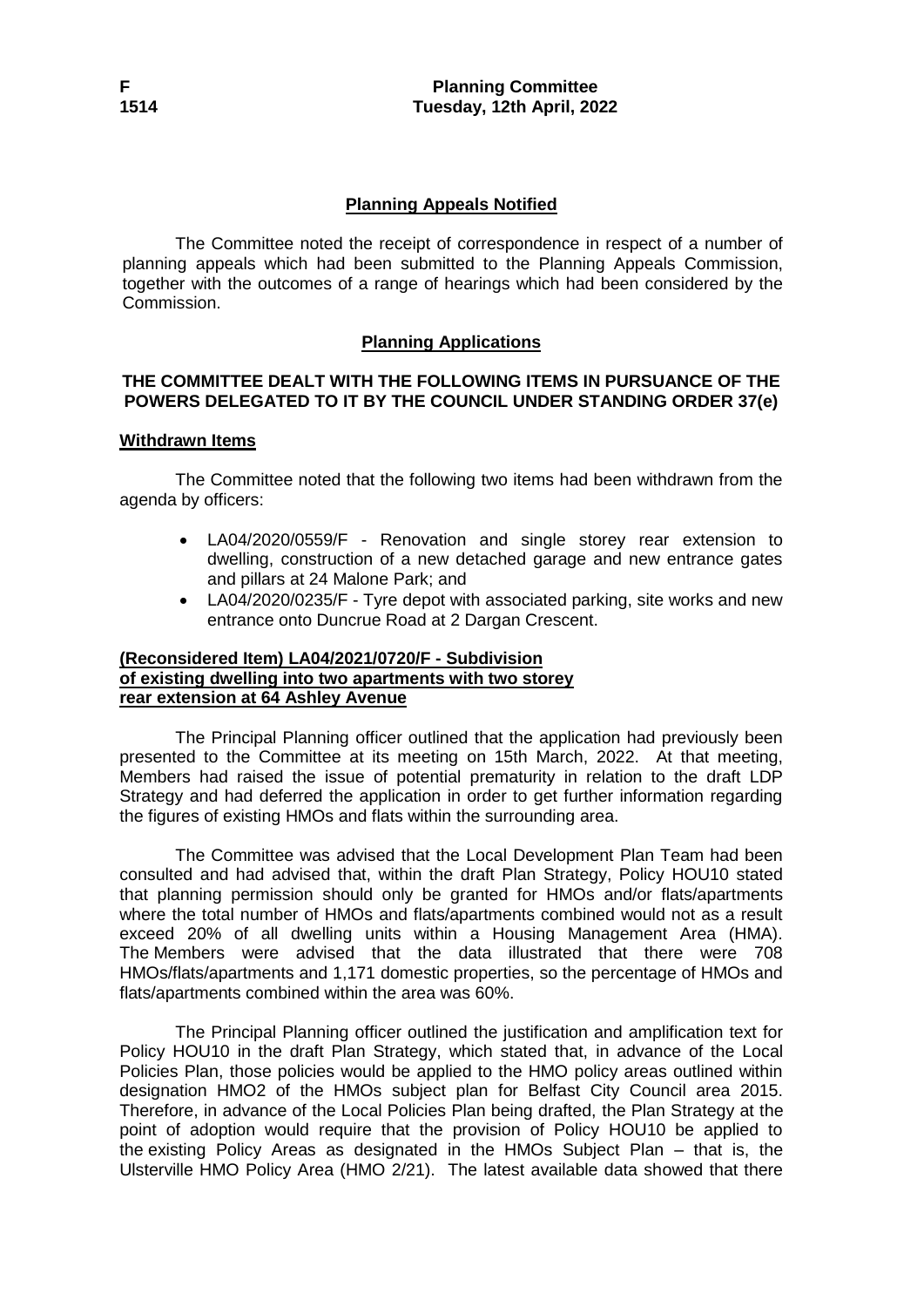#### **Planning Committee F Tuesday, 12th April, 2022 1515**

were 529 HMO Units in the Policy Area and 1,171 domestic properties, so the percentage of HMOs in the Policy Area was 45%. As the application was not for HMO units, the policies contained within the Belfast HMO Subject Plan 2015 did not apply.

The Committee was advised that the Local Development Plan Draft Plan Strategy 2035 would guide future planning application decision making to support the sustainable spatial growth of the city up to 2035. The draft Plan Strategy had been subject to examination by the Planning Appeals Commission and the Council had been provided with a copy of its report, together with a Direction from DfI in relation to additional required steps before it could be considered adopted. Paragraph 1.10 of the SPPS stated that a transitional period would operate until such times as a Council's Plan Strategy was adopted. Accordingly, whilst the Draft Plan Strategy was now a material consideration, it had limited weight until it was adopted and, during the transitional period, planning authorities would apply existing policy together with the SPPS.

The Principal Planning officer explained that the application was compliant with current policies set out in the SPPS and PPS7 Quality Residential Environments and the Addendum to PPS7 PPS 7 (Addendum): Safeguarding the Character of Established Residential Areas. Therefore, significant weight remained with the existing polices considered within the report and with which the application complied.

A Member stated that she still had concerns regarding prematurity and queried the policy test for PPS7.

After further clarification was given by from the Principal Planning officer, the Chairperson put the officers' recommendation to the Committee, namely, to grant approval to the application, with delegated authority given to the Director of Planning and Building Control to finalise the wording of the conditions.

On a vote, eight Members voted for the proposal and two against and it was accordingly declared carried.

#### **LA04/2021/0052/F & LA04/2021/0051/LBC - New shopfront to ground floor and change of use of first floor from retail to 3 no. 1 bedroom apartments at 10-16 Castle Place**

The Committee was provided with the details of the application, whereby full planning permission was sought for a new shop frontage for a retail unit A2 (financial services) at ground floor level previously approved under LA04/2019/0405/F. It was also proposed to change the use of the first floor from Use Class A2 financial services, to three 1 bedroom apartments.

The Principal Planning officer explained that the site was located in the City Centre Conservation Area and was part of 'Castle Buildings' (8-18 Castle Place), a 4-storey Grade B1 listed building. She outlined that there was an associated listed building consent application LA04/2021/0051/LBC.

The Committee was advised that minimal intervention would be made to the fabric of the building. The first floors would be divided into three 1 bedroom apartments. Each apartment would have a living room with an outlook over Castle Place. The windows on the front elevation area were all large and would provide adequate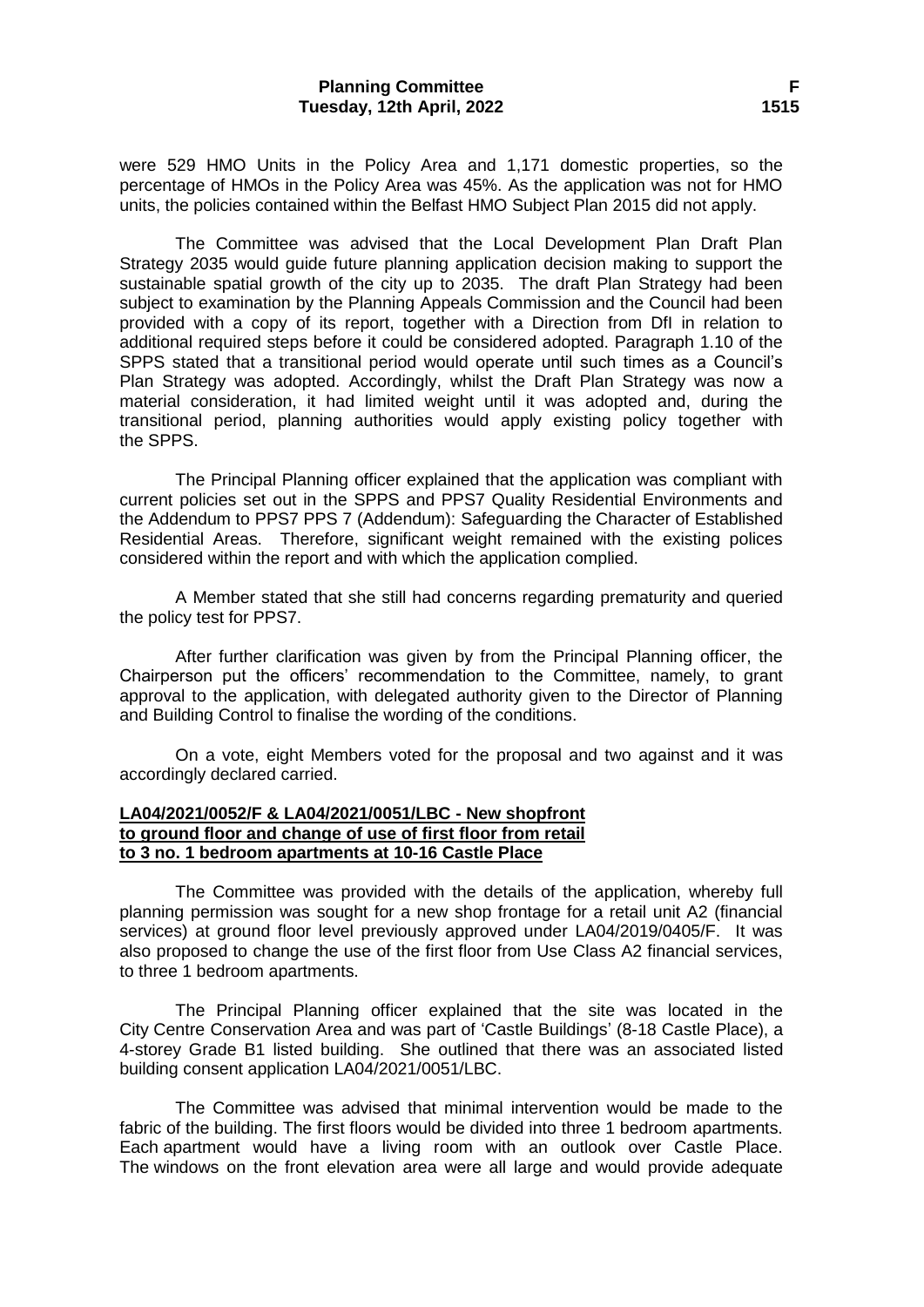daylight into each apartment. The ground floor shop front was to be replaced with a new aluminium shop front with sliding doors. She outlined that it was considered that the design respected the listed building in terms of scale, height, massing and alignment. The works proposed would make use of traditional and sympathetic building materials and that the nature of the proposed use would respect the character of the listed building and the conservation area.

The Members were advised that the development involved the refurbishment of a city centre building with no external amenity space. Regard had to be given to the desirability of the renovation of the Listed Building and balanced against a shortfall in amenity space.

The Principal Planning officer reported that HED, the Council's Conservation Officer and Environmental Health had no objections to the proposal and that no third party objections had been received.

The Committee was advised that NI Water had since requested a Wastewater Impact Assessment to be submitted directly to it, to find a potential solution. It was considered, on balance, that the issue could be resolved by means of a negative condition.

The Committee approved the application and granted delegated to the Director of Planning and Building Control to finalise the wording of the conditions.

## **LA04/2021/2095/F - Change of Use of warehouse and offices to public house (linked to existing adjacent public house) and entertainment venue/events space including street food market for on premises consumption (part retrospective) at Common Market, 16-20 Dunbar Street**

The Committee was advised that the application was before it for consideration as the site included a Right of Way over Council-owned land.

The Principal Planning officer reported that full permission was sought for the change of use of warehouse and offices to a public house (linked to an existing adjacent public house) and entertainment venue/events space, including a street food market for on-premises consumption (part retrospective).

The key issues which had been considered included:

- the principle of a public house and event space at that location;
- impact on amenity;
- impact on traffic flow and parking; and
- impact on the Conservation Area

The Members were advised that the site was located within the Belfast City Centre boundary and unzoned whiteland within both the BUAP and dBMAP.

She explained that the proposal would constitute an appropriate city centre use which proposed minimal external changes and, as such, it would preserve the character and appearance of the Cathedral Conservation Area. Subject to the proposed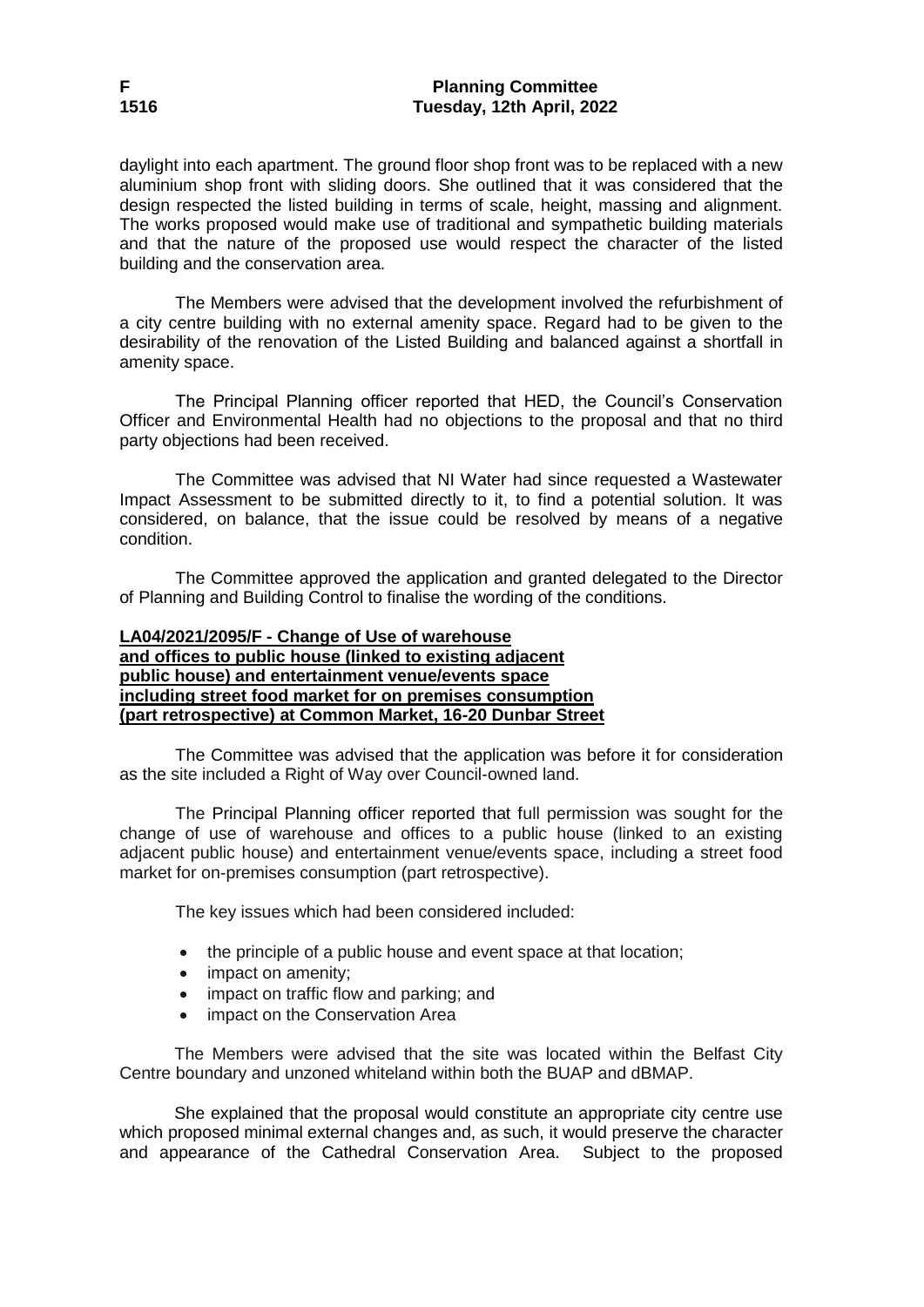mitigation measures, it was not considered to adversely impact the amenity of neighbouring properties.

The Committee was advised that there was currently an extant temporary planning permission on the site for an event space under reference LA04/2018/2903/F.

She outlined that Historic Environment Division (HED), NI Water, Dfl Roads and the Council's Estates and Conservation Officer had been consulted and had no objections, subject to conditions. The Committee's attention was drawn to the Late Items pack, whereby the Council's Environmental Health Service had confirmed that it had no objection subject to conditions.

The Committee was advised that no representations were received.

The Committee was advised that the Council-owned adjacent land and was in the process of granting a temporary licence for part of it to be used as an emergency fire escape route for the proposed venue. The Principal Planning officer advised that the application had been recommended for temporary approval only to align with that of the temporary licence to ensure that the proposal did not prejudice future redevelopment of adjoining sites.

The Committee approved the application for a temporary period of two years and granted delegated to the Director of Planning and Building Control to finalise the wording of the conditions.

#### **LA04/2021/2788/F - Change of use of cash and carry wholesale warehouse to general retail sales at Musgrave Marketplace, 1-15 Dargan Crescent, Duncrue Road**

The Members were advised that the application was before the Committee as the Council was the landlord for the building.

The Principal Planning officer outlined that the application sought full planning permission for the change of use of one aisle of the cash and carry from Class B4 to general retail sales Class A1, including an extension to the current area of floorspace of retail use by 53square metres. The existing retail area within the warehouse would be returned to cash and carry use.

She explained that the key issues which had been considered by officers during the assessment included the impact of the application on neighbouring land uses and the impact on restrictions placed on the approved use of the site.

The Committee was advised that the existing retail sales area within the cash and carry wholesale warehouse had been approved under application reference LA04/2017/2293/F and extended under application LA04/2019/1656/F. The applicant had stated that the reason behind the current application for the further extension of retail space and relocation of the retail area was that, in the three years that the alcoholic products had been available to purchase by all of the customer base, Musgrave had become acutely aware that they had underestimated the area required to properly operate their off licence and offer their full alcoholic product.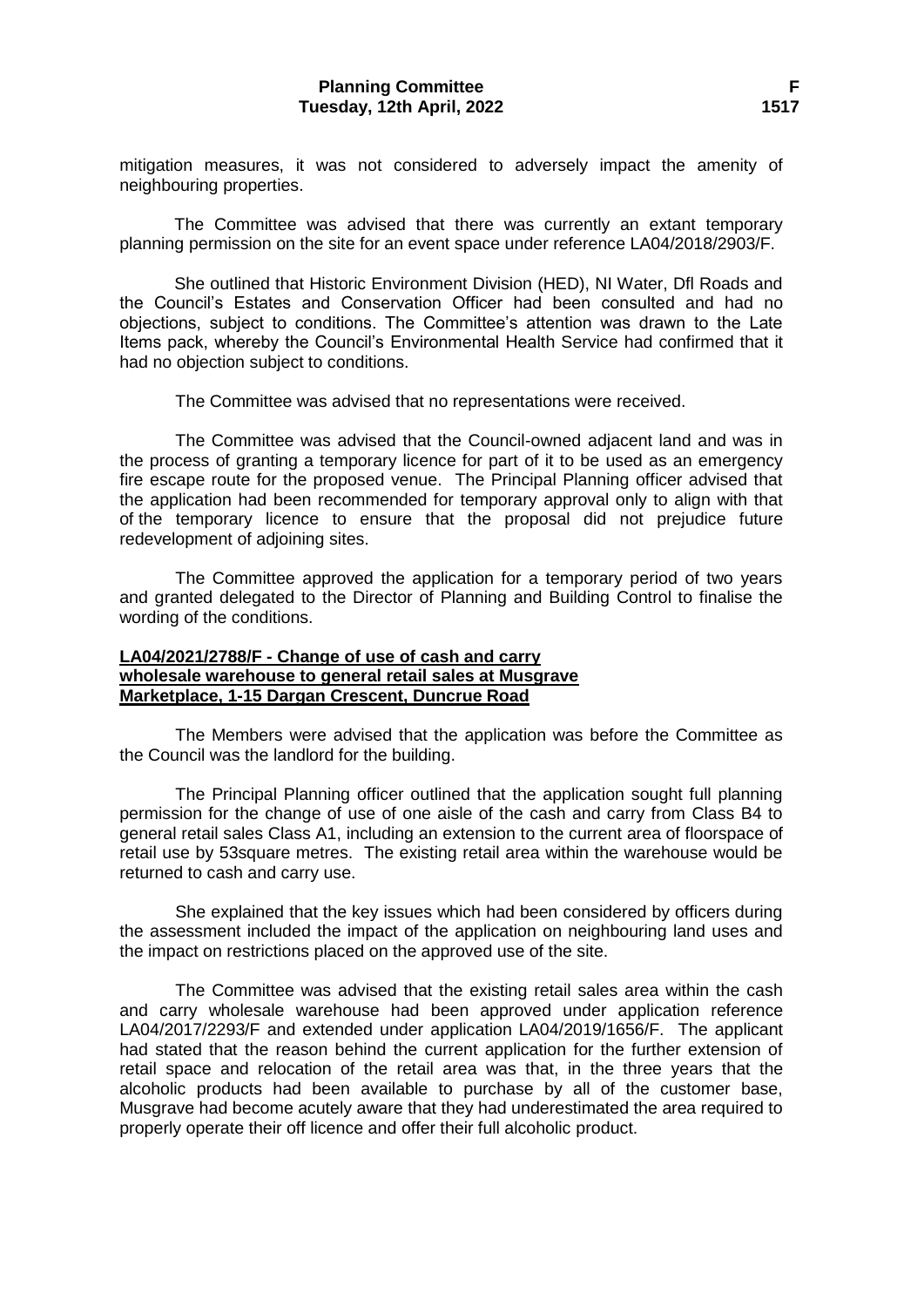The Principal Planning officer detailed that the proposed increase in retail sales area, over that previously approved, was a minor increase with the retail sales area still remaining ancillary to the main use of the building as a Class B4 cash and carry. The minor increase in retail sales was not considered to negatively impact the retail core of the city centre. She explained that conditions were recommended to ensure that retail sales remained restricted at the location.

The proposal had been assessed against and was considered acceptable with regards to the Strategic Planning Policy Statement for Northern Ireland (SPPS), Belfast Urban Area Plan 2001 (BUAP) and the Draft Metropolitan Area Plan 2015 (BMAP).

No representations had been received and DFI Roads had offered no objection to the proposal.

The Committee approved the application and granted delegated to the Director of Planning and Building Control to finalise the wording of the conditions.

#### **(Reconsidered item) LA04/2021/0303/F - Redevelopment, refurbishment, and partial change of use of building at 35-39 Queen St & demolition of building and redevelopment of site at 31-33 Queen St and provision of ground floor offices/professional services units**

The Principal Planning officer reminded the Committee that the application for planning permission and Conservation Area Consent was considered by it in August 2021. The Committee had accepted the officer recommendation to grant planning permission, subject to conditions and a Section 76 Planning Agreement, with delegated authority given to the Director of Planning and Building Control to finalise the wording.

He explained that, when the application had been presented to the Committee in August, the applicant had an extant Pre Development Enquiry (PDE) agreement with NI Water. On that basis, the NI Water consultation response, of 1st March 2021, had advised that the receiving Waste Water Treatment facility (Belfast WwTW) had sufficient capacity to serve the proposal. However, due to the sewer network being at capacity in the Belfast catchment and sewer flows spilling from Combined Sewer Overflows (CSOs) into the environment, NI Water had recommended that no further connections should be made to the network, or a condition should be incorporated which required an alternative drainage/treatment solution for the site.

NI Water had advised that the PDE was valid to 30th December 2021 and further advised that if a planning decision had not been determined by that date, NI Water should be reconsulted.

The Principal Planning officer outlined that, due to the length of time it had taken to finalise the Section 76 Planning Agreement, the 12 months for the PDE with NI Water had since expired. He explained that the Planning Service had reconsulted NI Water and that it had repeated its objection relating to network capacity concerns. However, it had also recommended that the application should be refused as sufficient waste water treatment capacity was not available at present for the proposed development.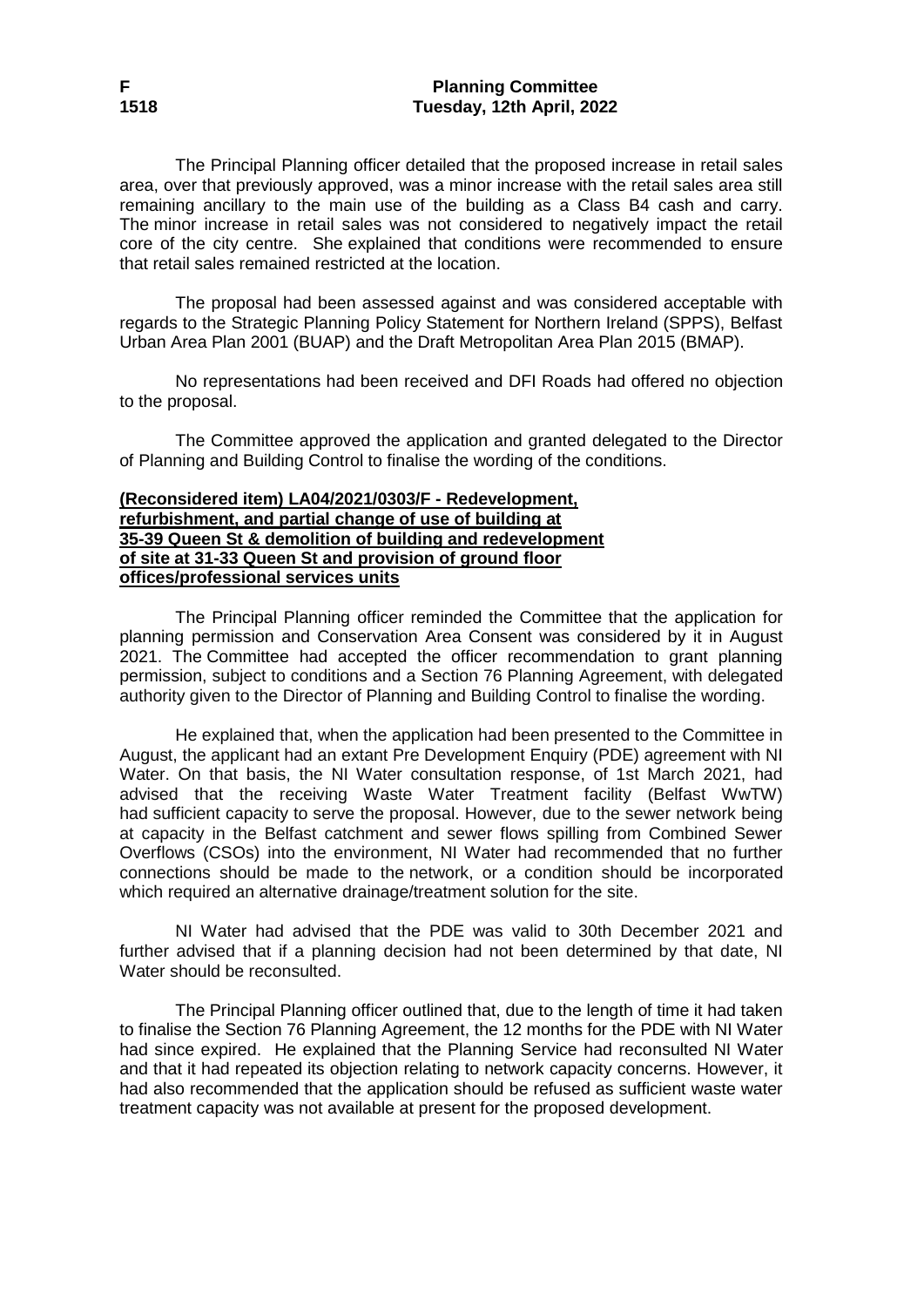The application had therefore been brought back before the Committee to highlight the change of position from NI Water.

The Members were advised that the agent had responded to the latest NI Water consultation response, advising that once the relevant consents were approved they would proceed with the demolition of the terraces and commence the new build works. The Committee was advised that that would likely take approximately 18 months to complete from the point of consents. The improvements to the WWTW were expected by July 2023 and should provide increased capacity by that stage. Therefore, officers advised that there was no significant issue around WWTW capacity. The Committee was advised that the applicant had also applied for a storm sewer requisition and that the removal of storm water from the combined system would address that part of NI Water's objection as well.

The Committee was advised that the concerns could be addressed by condition.

The Committee approved the application, subject to the additional condition and other appropriate conditions and the Section 76 Planning Agreement as set out in the original Development Management report. Delegated authority was granted for the Director of Planning and Building Control to finalise the conditions and the Section 76 Agreement.

#### **LA04/2021/2804/F - Shipping Container to store bikes, project equipment and materials on land adjacent to Connswater Community Centre**

The Committee noted that the application was before it for consideration as the site was located on a parcel of land under the ownership of the Council.

The Members were advised that the site was within a wider designation as an Area of Existing Open Space in the Belfast Metropolitan Area Plan 2015 (BMAP) and the 2004 version. The BUAP 2001 had designated the site as un-zoned white land.

The area designated as an Area of Existing Open Space extended to 1.8 hectares. The Committee was advised that the proposed use was ancillary to the open space use and that the site covered a small fraction of the area and was of a minor scale in comparison with the extensive Comber Greenway and open space in which it was located.

The key issues which had been considered during its assessment included the design and the impact on open space and the surrounding character of the area and the impact on amenity.

The Committee noted that no third-party objections were received and that DFI Roads had responded with no objection to the proposal. The response from the Council's Environmental Health Service was awaited, but it was not considered that the proposal presented any issues, and it was therefore anticipated that a positive response would be forthcoming.